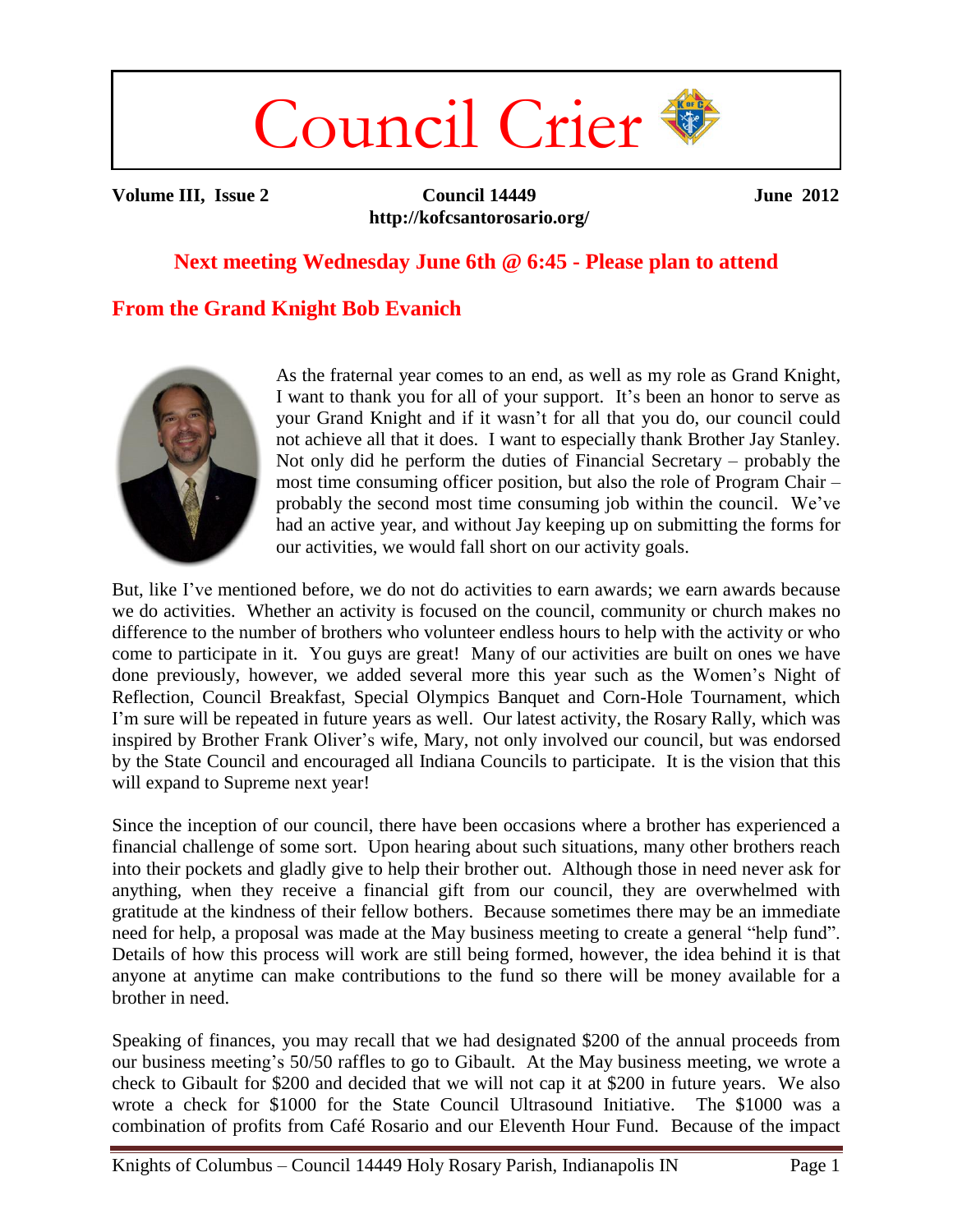that an ultrasound image can have on a woman contemplating an abortion, we decided that we would continue to designate the profits from Café Rosario to the Ultrasound Initiative. I wrote a thank-you letter to the parishioners at Holy Rosary about this.

Please join me in welcoming the newest knight to our council, Bruce Konicek. Bruce is the head of Holy Rosary's *Spaghetti & Spirituality* Lenten series.

Please be sure to attend the June business meeting as we will be holding our election of officers for the next fraternal year. Also, please mark your calendars for our next social event, June  $20<sup>th</sup>$ . Details of the June social event will be announced soon.

*Vivat Jesus!*

Bob Evanich, GK Santo Rosario Council

## **Council Elections – June 6 th**

#### **Proposed slate of officers for 2012-2013**

Please remember that this is a proposed slate and nominations will be accepted up until we vote at our business meeting on June  $6^{\text{th}}$ .

| <b>Position</b>                                        | <b>Name</b>         |
|--------------------------------------------------------|---------------------|
| <b>Grand Knight</b>                                    | <b>Edwin Barron</b> |
| Deputy Grand Knight                                    | Tim Rushenberg      |
| Chancellor                                             | <b>Brian Murrey</b> |
| Chaplain (Appointed)                                   | Fr. Magiera         |
| Recorder                                               | <b>Bob Collins</b>  |
| Treasurer                                              | Carlos Rivas        |
| Advocate                                               | Gerald Schlundt     |
| Warden                                                 | Fred Feld           |
| <b>Inside Guard</b>                                    | Paul Neuendorf      |
| <b>Outside Guard</b>                                   | Michael Huffman     |
| 3 Year Trustee, PGK                                    | <b>Bob Evanich</b>  |
| 2 Year Trustee                                         | Don Murphy          |
| 1 Year Trustee                                         | Don Benson          |
| Financial Secretary (Appointed by Supreme for 3 years) | <b>Jay Stanley</b>  |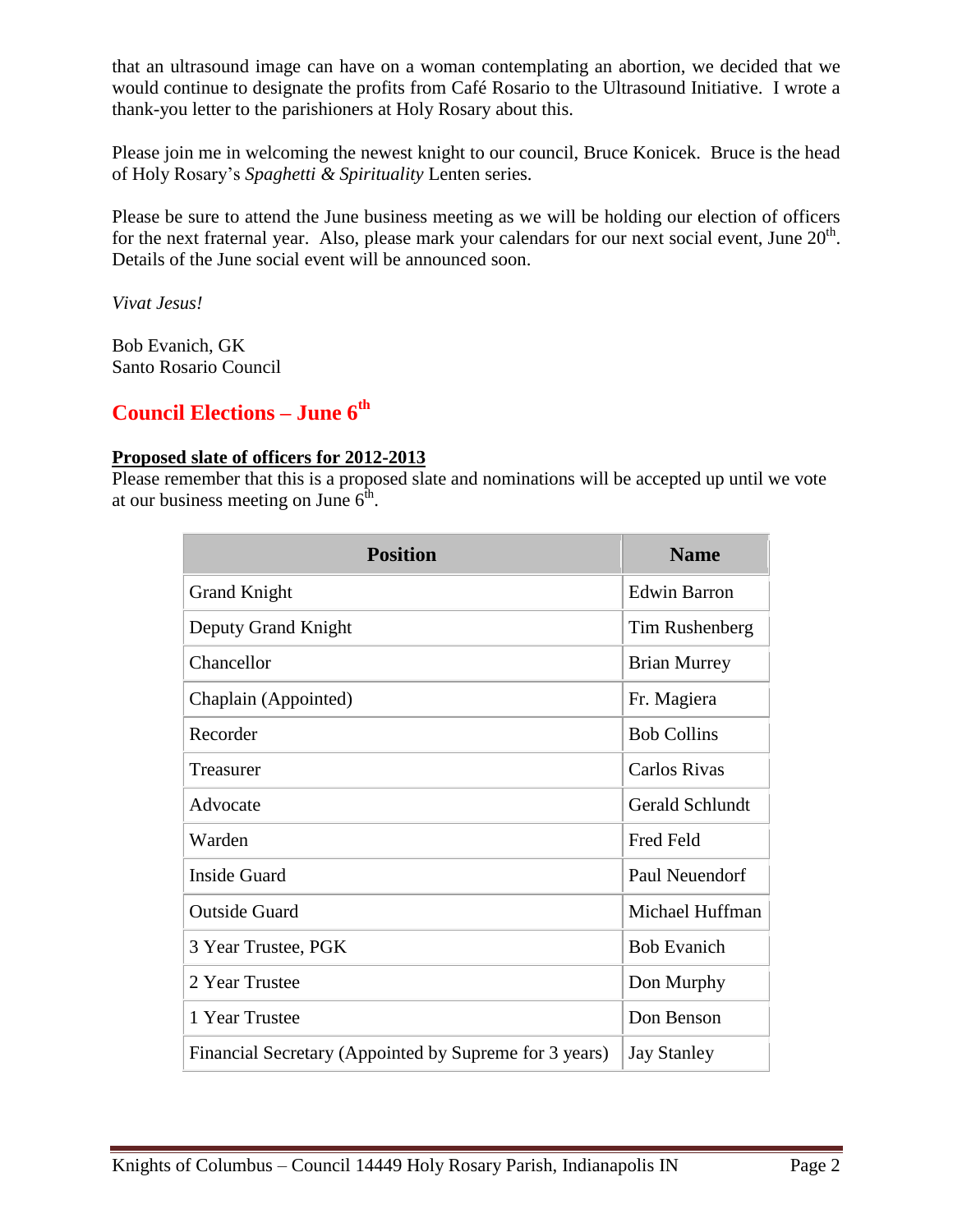## **From Financial Secretary Jay Stanley**

Wow! What a fraternal year we've had. It seems like we never stop. I recorded 1,800+ hours of service our council provided our parish and community. This includes activities in all areas, and certainly sets us up for another Star Council award. We'll see where we finish.

Examples this past quarter included our first Rosary Rally, showing of the Cosmic Origins movie, and a Special Olympics banquet. This was all while we were winding down at the end of the year!

The need for us to step up and participate has never been greater. We need for you to give us a hand. We need for you to not only help us with activities, but help us find new members to further our cause. We are true to our founding principles of charity, unity, and fraternity. Find an opportunity to get involved, and pick at least one activity to give a hand. Share your experience with a friend that isn't a Knight and see what you can do to encourage them to become a brother Knight.

We have much to do. Thank you for your outstanding work brother Knights!

## **From Community Chairman Jerald Friederick**

The volunteering at Holy Family Shelter continues to go well. The Lorenz family, Keller family (another parish), OCampo family, Oliver family, Eric Slaughter, Steve Watt, and Charles Stevens, have served during the past 3 months.

Also, Republican candidate Richard Mourdock for US Senate visited the Catholic Homeschooling Convention at Holy Rosary which went well. I am hoping to have him back again this summer.

Lastly, I am hoping to have Congressman Mike Pence visit in the next few months, he is running for Governor.

#### **Family of the Quarter**



Our Family of the Quarter for the  $3<sup>rd</sup>$  quarter of the fraternal year is the Rushenberg family! Tim is our Council Recorder and is married to Kristin (Bentley). For several years Kristin has been an active hotline volunteer for Birthline. Tim is president of SRI Incorporated, a real estate tax-sale company. He is very active at Holy Rosary as a lecturer for the 4:30 and noon Masses, is on the Parish Council, and leads the committee working to 'save' the Italian Street Festival. Tim and Kristin have six children: Mary, John, Charlie, Maggie, Michael, and Joseph.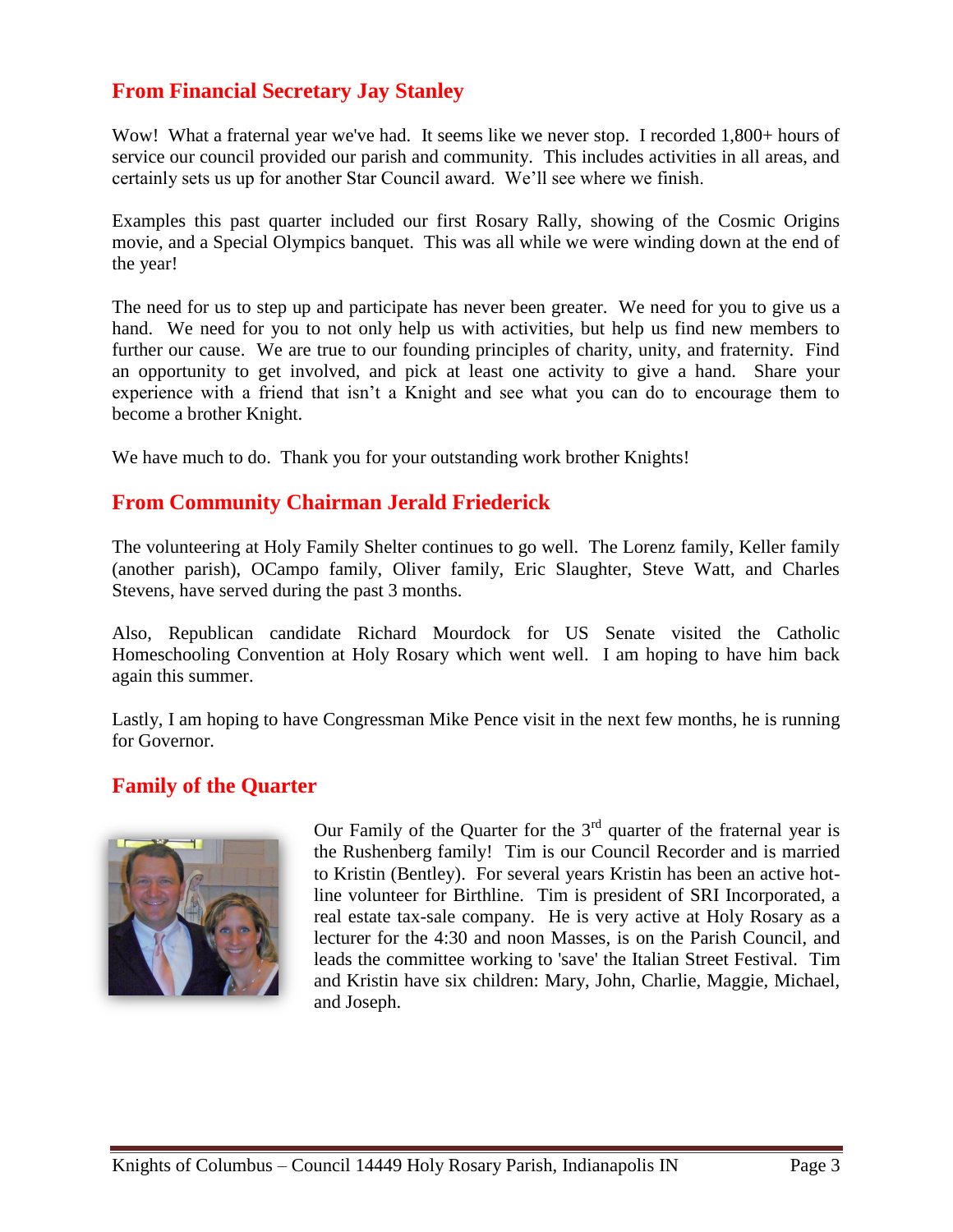## **Council Night with the Indianapolis Indians**

The Santo Rosario Council invites you to attend an Indianapolis Indians game with us on July 13th. Please contact Don Benson at, don.benson@cummins.com, or 317-224-6823 or text message to order your tickets. We will be in section 107, and the price is \$12 per person. If your child is a knothole club member, they get the regular club discount.

#### **Youth News**

Holy Rosary Parish and the Knights of Columbus, Santo Rosario Council, congratulate Rebecca Friederick, Eli Perry and Nicholas Mahoney for winning the State Knights of Columbus Essay Contest for the tenth, eleventh and twelfth grades, respectively.

Their essays on "The Responsibility of the Catholic Citizen in a Free Society" have been submitted to the K of C Supreme Council to compete at the international level.

## **Special Olympics Dinner**

On Friday, April 13th, our council hosted a banquet for the Special Olympics Southside Storm. We provided the food, drinks and facility. The night included dancing and awards to the Special Olympics volunteers and athletes. Everyone had a good time. We hope to make this an annual event.



Grand Knight Bob Evanich of Council 14449 with Mike Heldman of the Indiana Special Olympics.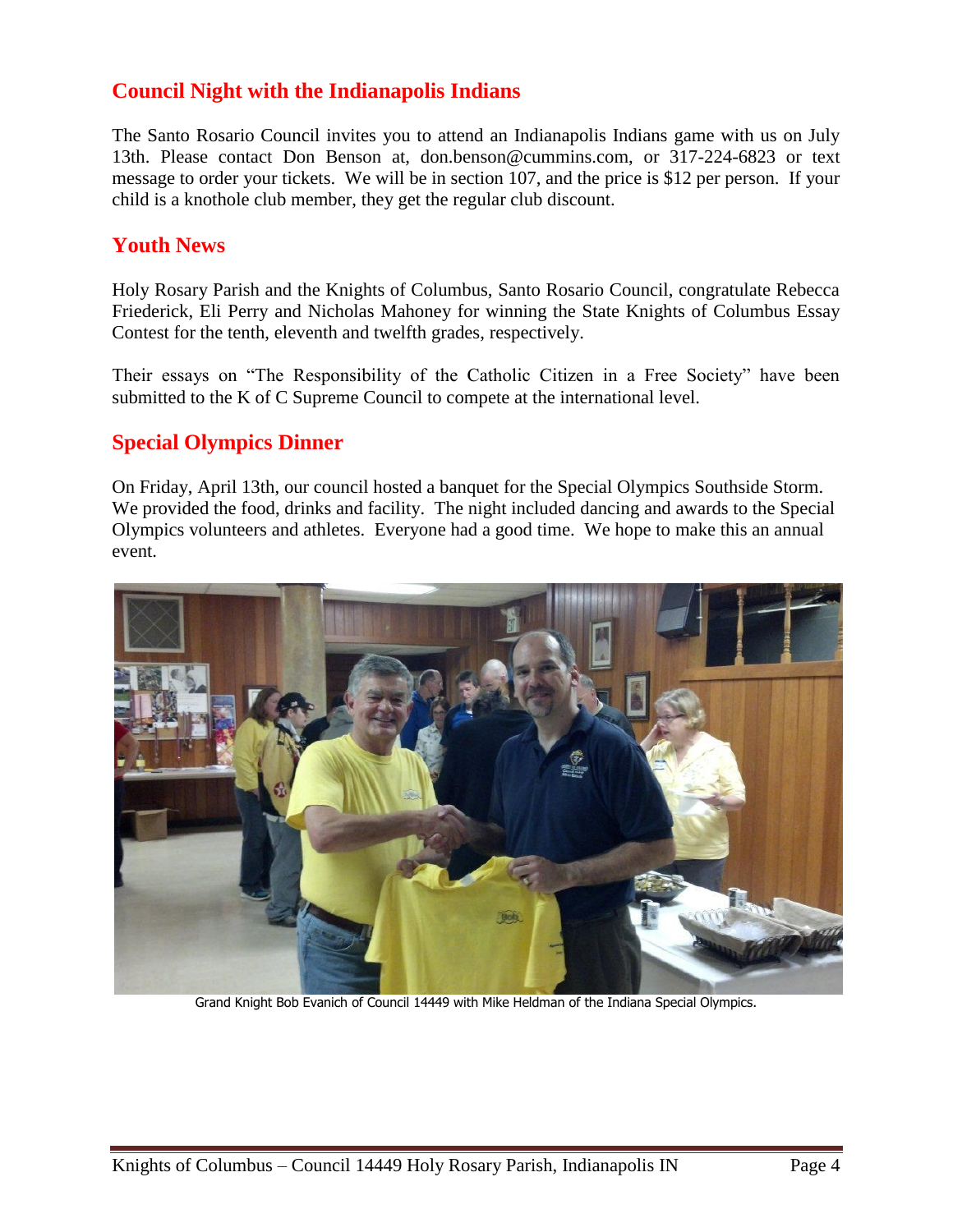## **From Pro-Life Chairman Jerry Mattingly**

Brother Knights, on behalf of the Latino family of Holy Rosary parish and Holy Rosary Parish Pro Life Committee, I extend our heartfelt gratitude to Council #14449 for donating \$ 150.00 toward the Our Lady Of Guadalupe (Prolife) Shrine, Thank You!

As summer approaches, so too the deadline for Catholic (Christian) institutions to comply with the mandate thrown down by the Obama Administration' HHS mandate, looms closer…August, 2012. Already two Catholic Colleges have dropped student health insurance coverage because of increased cost associated with this mandate, this is only the beginning. Kathleen Sebelius, of Health and Human Services (a (sic) catholic) has stated "we are at war"…meaning pro-choice, pro-abort, un-natural marriage America is at war with the Catholic Church.

On June 8, 2012, there is to be another STAND UP FOR RELIGIOUS FREEDOM rally at the Statehouse at Noon. Plan ahead! Do your best to be in attendance to show Obama that Christians are willing to accept his challenge to go to war, if necessary, for religious freedom. What does that mean? It means to be obedient.

Our Bishops have stated that we should be ready to act in civil disobedience. Think about that. What does that mean? Is it that simple? That we not comply with those mandates from Washington demanding Catholic institutions (and ordinary Catholics) be in compliance with HHS mandates? Or, because we have families to feed and can possibly lose our job, do we disregard what our bishops are asking and accept whatever Washington dictates? The bishops are asking us to be disobedient from a temporal perspective but what Catholics must do is be OBEDIENT…to Jesus Christ: "if you want to follow Me, take up your cross" so, who's ready to be that obedient? We have much to talk about; much to ponder.

Brother Knights, whether we realize it or not, this is a very serious issue. Try and attend the Stand Up For Religious Freedom rally, begin to talk about this very serious issue even before the rally, and pray! Pray like our religious freedom depends on it. There will be a Rosary procession like last time, 11:15 from Holy Rosary parking lot... hopefully it will be drier than last time.

## **Ask Father Magiera**

Q: I thought the church did away with abstaining from eating meat on Fridays except during Lent. I see some Catholics still practicing this even though lent is over. What's up with that?

A: The Church no longer requires one to abstain from meat on Fridays - except for the Fridays in Lent and Ash Wednesday. The Church used to require even a bit more than this, such as abstaining from meat on important vigils. Here's where we get happy Italian custom of "seven fishes" on Christmas Eve. Still, the Church desires that, if one does not abstain from meat on non-Lenten Fridays, one should put another act of penance in its place. Trouble is, this doesn't usually happen. If something is not REQUIRED it is not usually done. This is not to say that we can assume that those who do not abstain are not performing some other penance. How could anyone know that? So this is not written in judgment of them. One hopes that they are following the will of the Church by doing some act of penance in place of abstinence. Those Catholics who abstain from meat on Fridays are performing a meritorious work and following the will of the Church. It's a habit easily developed and, truth be told, not at all a burden.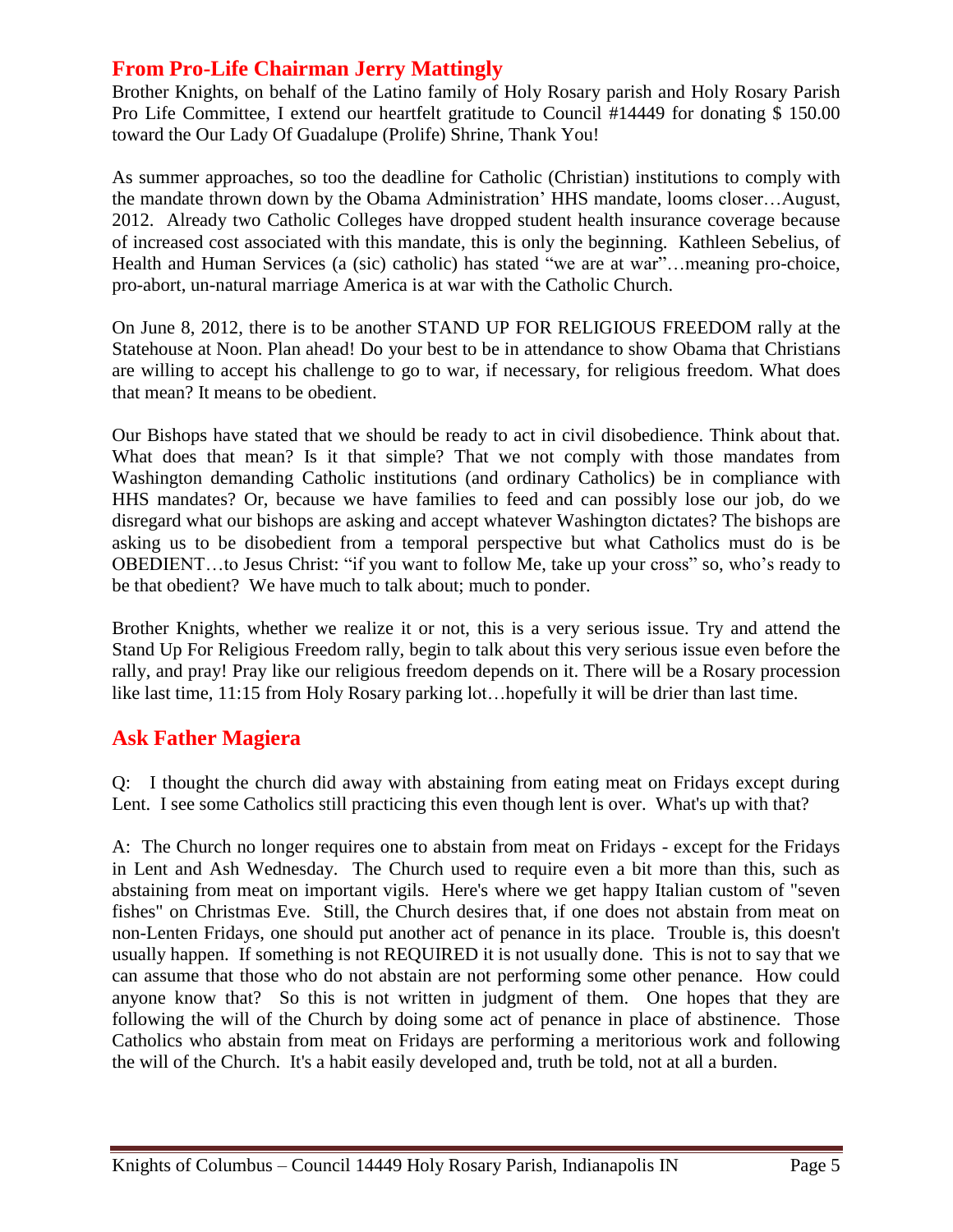#### **Rosary Rally**

On May 13, our council participated in the first annual State Rosary Rally. The rally was a response to Our Lady of Fatima's request for reparation of sin through penance and the rosary, with the promise of Our Lady's protection from evil and establishment of peace in families and world affairs. The rally began with exposition of the Blessed Sacrament, followed by the Rosary and silent prayer. Brother Jay Stanley led the chaplet of Divine Mercy and the prayer service concluded with Benediction. Father Dan Mahan led the service. There were about 130 people in attendance.



## **From the Supreme Knight, Carl A. Anderson**



This month's issue of *Columbia* magazine explores the history of the persecution of the Catholic Church in Mexico during the 1920s and '30s. This history has been hidden from the people of Mexico, and the real causes of the conflict have been ignored by many scholars. One textbook in the United States misleadingly portrays Catholics who fought against religious persecution in this way: "Leaders who emerged from the (Mexican) Constitutionalist movement … fought off a challenge from armed Catholic traditionalists in the countryside. These devout counterrevolutionary peasants were called Cristeros."

The articles in this issue set the record straight, both as to the real cause of the violence and the peaceful efforts of the Knights of Columbus on both sides of the border to defend religious liberty in Mexico.

The persecution of the Catholic Church in Mexico began when the administration of Mexican President Plutarco Calles took punitive measures to silence priests and bishops, confiscate Church property and close Catholic schools. When the archbishop of Mexico City spoke out against such measures, his residence and the chapel of Our Lady of Guadalupe were bombed.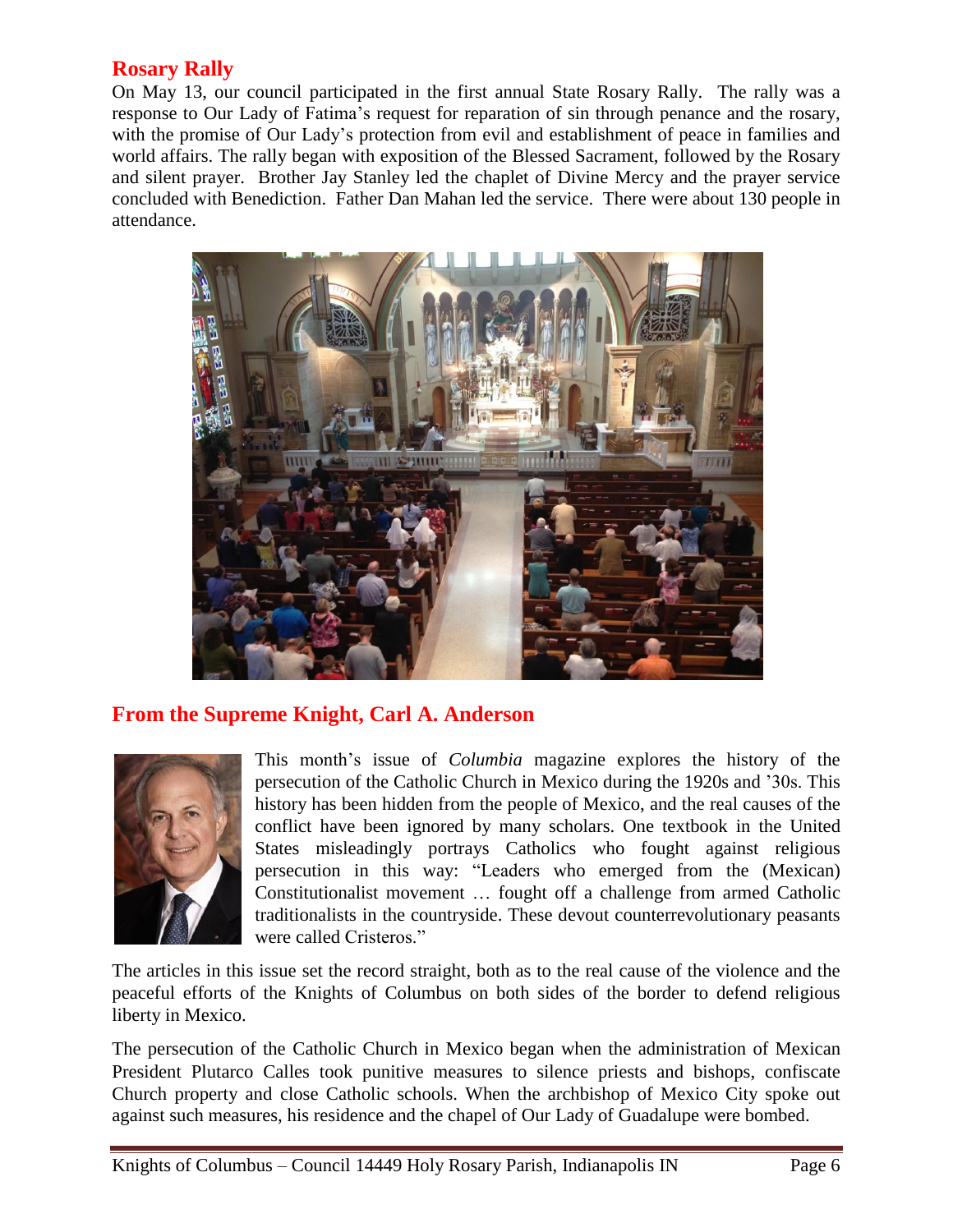In his 1926 encyclical concerning the persecution of Catholics in Mexico, titled *Iniquis Afflictisque,* Pope Pius XI denounced the forces of "barbarism" that led to this violent persecution of Catholics. He praised the peaceful resistance of many lay organizations saying, "First of all we mention the Knights of Columbus which is found in all states of the Republic and fortunately is made up of active and industrious members who, because of their practical lives and open profession of the Faith, as well as by their zeal in assisting the Church, have brought great honor upon themselves."

Indeed, thousands of Mexican Knights sacrificed much for religious liberty. Many lost their lives, and some of these martyrs — both laymen and priests — have been beatified or canonized by Pope John Paul II and Pope Benedict XVI. Knights in the United States also led a national campaign to end the violence against Catholics in Mexico.

Today in the United States, it is impossible to recall these events without thinking of current threats to religious liberty, including the Obama administration's insistence that contraceptives, sterilization and abortion-inducing drugs be included in the health insurance programs of Catholic organizations. This federal mandate is backed by the threat of millions of dollars in fines if Catholic organizations refuse to comply as a matter of conscience.

The president of the U.S. Conference of Catholic Bishops, Cardinal Timothy M. Dolan, earlier this year stated, "We have become certain of two things: religious freedom is under attack, and we will not cease our struggle to protect it."

As a result of the firestorm of controversy surrounding the mandate, the president announced what he described as an "accommodation" for religious organizations. After studying what the president described as his "concession," however, constitutional scholars and our bishops concluded that the mandate remained unacceptable, unconstitutional and illegal.

The White House more recently invited representatives of the bishops to meet and discuss the president's mandate. But when they asked whether the meeting would consider their fundamental concerns about religious liberty, the bishops' representatives were told that these concerns "are all off the table."

Thankfully, when our public officials refuse to talk to us, we can have recourse through the courts and the ballot box.

Cardinal Francis E. George, the past president of the bishops' conference, has concluded from the intransigence of the Obama administration that it wants Catholics to "give up" our schools, hospitals and charitable ministries.

Similarly, Cardinal Dolan has predicted that Catholics will "have to prepare for tough times." We have already witnessed an increase in hate speech against Catholics and smear campaigns against our leaders. Anti-Catholic bigots and their allies in the media can be expected to increase their attacks.

Recalling the witness of our brother Knights in Mexico, we think of the words of the Prophet Daniel: "The wise shall shine brightly like the splendor of the firmament, and those who lead the many to justice shall be like the stars forever" (Dn 12:3).

It would be a mistake to assume that Knights in the United States will be less faithful today. In the words of Cardinal Dolan: "We did not ask for this fight, but we will not run from it."

Vivat Jesus!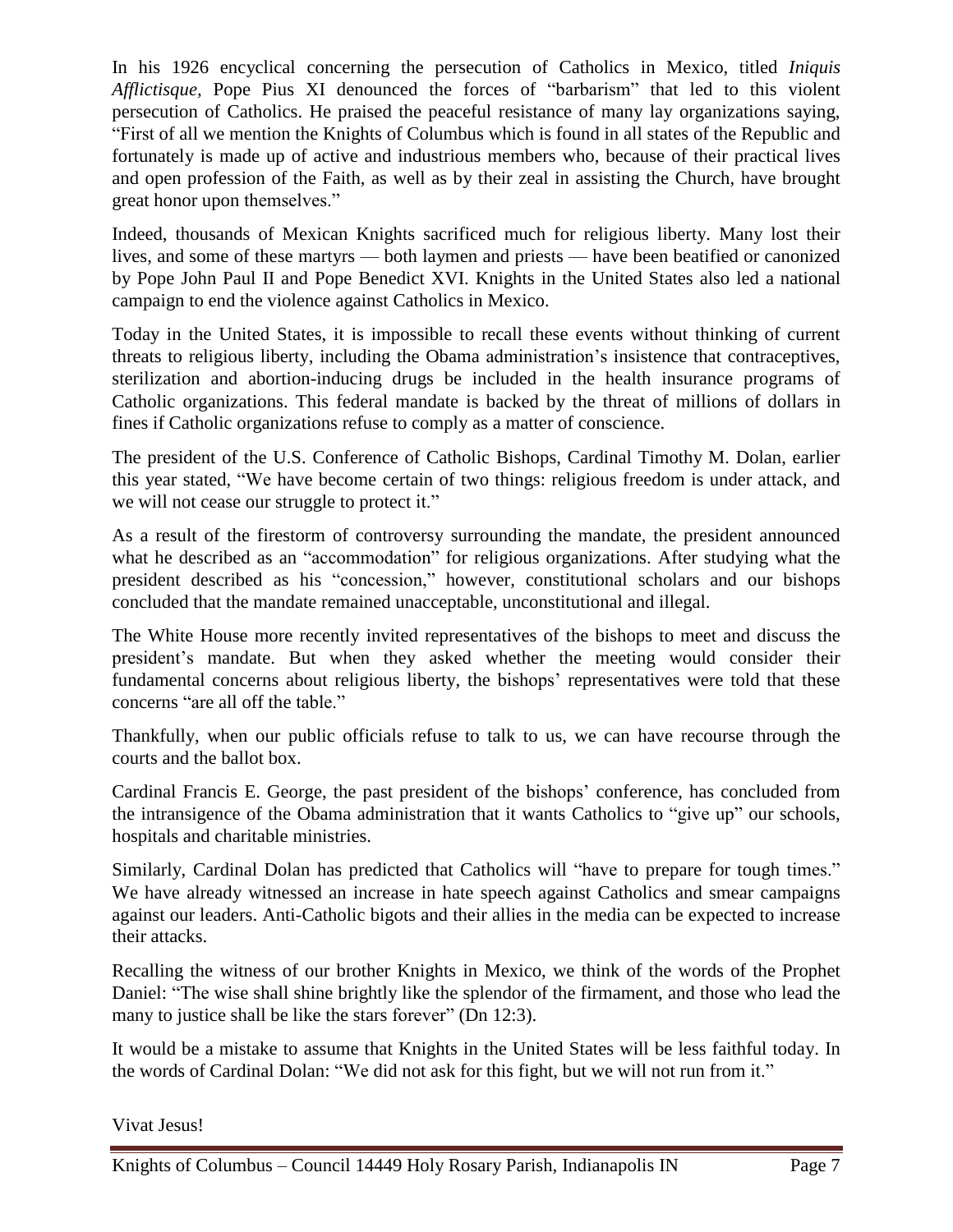## **From our Field Agent, SK Don R. Murphy**



## **Four parts of retirement: Phase Two**

In a previous article, I discussed protection and how Knights of Columbus products can provide it for you and your wife in your retirement years. The next phase of retirement is accumulation of cash.

Those life insurance policies you purchased, if they are permanent plans, carry a savings element that helps with accumulation of wealth. Another good option is a Knights of Columbus retirement plan or annuity with a guaranteed interest rate. After basic protection, you spend your working life preparing not to work…for the day the paychecks stop. Factor in here also your pensions, government benefits and other savings you've acquired over the years.

Some experts will tell you that you should prepare for retirement with a plan that calls for 70% of the income you had pre-retirement. I think that falls woefully short. Plan on the 90% range. Consider this: what are you giving up that translates to 30% of your income? You still have to eat, you will travel more (going to see the grandchildren), taxes need to be paid, and on and on. Be careful of that 70% arbitrary rule.

I can help you build a plan to reach your goals. Contact me today to learn more. I'm at 317-532- 7330 or don.murphy@kofc.org. **Knights of Columbus** 

Don R Murphy, FIC Knights of Columbus Insurance



## **Council Officers for 2011-2012**

Grand Knight Bob Evanich Deputy Grand Knight Edwin Barron Chancellor Steve Watt Chaplain Fr. Michael Magiera Recorder Timothy Rushenberg Treasurer Carlos Rivas Advocate Brian Murrey Warden Nino Morone Inside Guard Fred Feld Outside Guard Paul Neuendorf 3 Year Trustee Don L. Murphy 2 Year Trustee Don Benson 1 Year Trustee Frank Oliver Financial Secretary Jay Stanley Past Grand Knight Don L. Murphy Lecturer Kurt Hostettler

#### **Committee Chairs for 2011-2012**

Program Director Jay Stanley Church Director Gary Willen Community Director Jerry Friederick Council Director Don Benson Family Director **Edwin Barron** Youth Director Vacant Pro-Life Director Jerry Mattingly Membership Director Frank Oliver